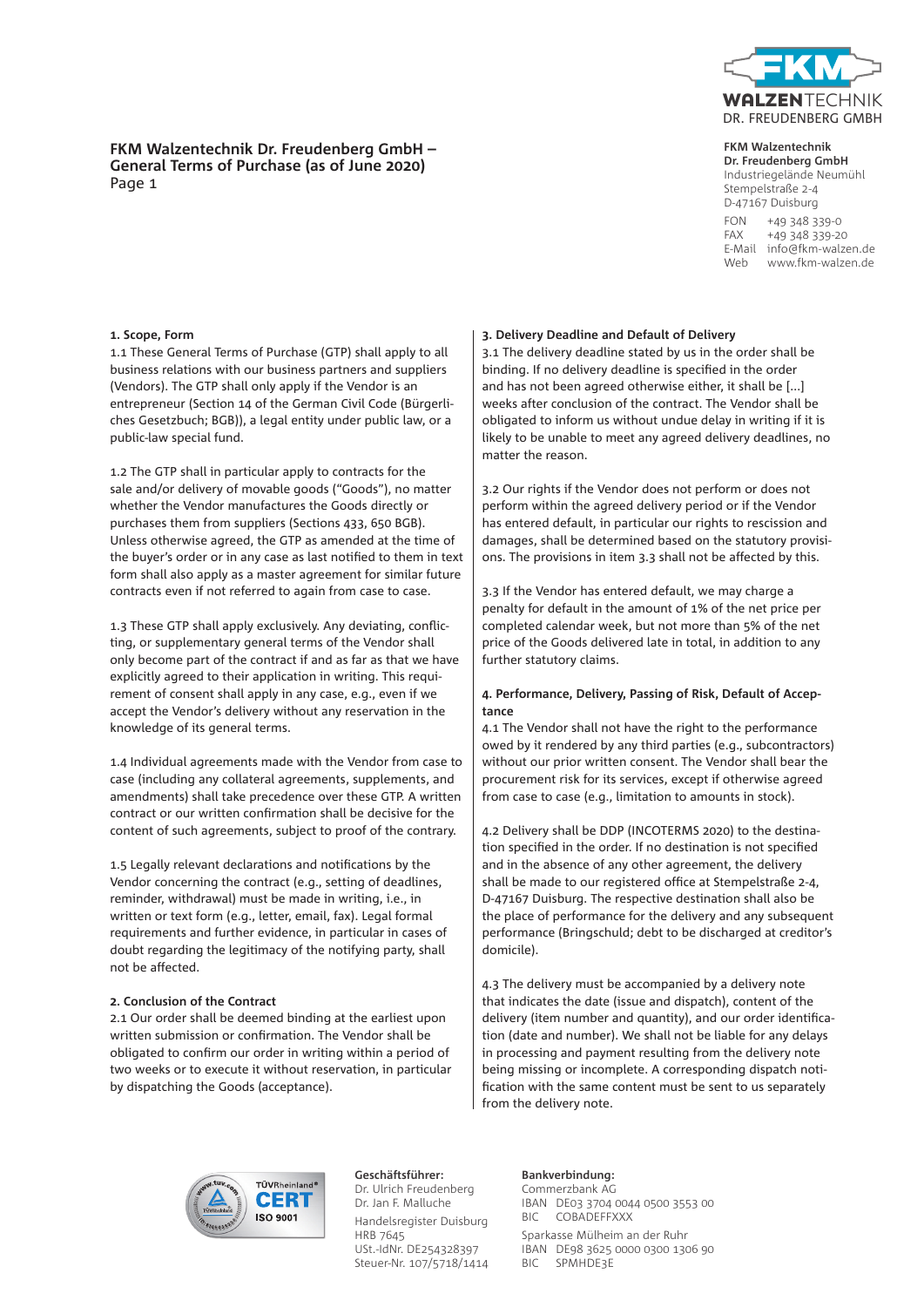

# **FKM Walzentechnik Dr. Freudenberg GmbH – General Terms of Purchase (as of June 2020)** Page 2

#### **FKM Walzentechnik Dr. Freudenberg GmbH**

Industriegelände Neumühl Stempelstraße 2-4 D-47167 Duisburg FON +49 348 339-0 FAX +49 348 339-20 E-Mail info@fkm-walzen.de Web www.fkm-walzen.de

4.4 The risk of accidental loss and accidental deterioration of the object shall pass to us upon handover at the place of performance. As far as acceptance has been agreed, this shall be decisive for the passing of risk. In any other respect, the statutory provisions of the law on contracts for work and services shall apply to acceptance accordingly. Handover or acceptance shall be equivalent to our entering default of acceptance.

# **5. Prices and Terms of Payment**

5.1 The price stated by us in the order shall be binding. All prices shall be inclusive of statutory value added tax except if it is indicated separately.

5.2 In the absence of any other agreement from case to case, the price shall include all services and ancillary services of the Vendor (e.g., assembly, installation) as well as any ancillary costs (e.g., proper packaging, transport costs including any transport and liability insurance).

5.3 The agreed price shall be due for payment within 30 calendar days of full delivery and performance (including any agreed acceptance) and receipt of a proper invoice. If we make a payment within 14 calendar days, the Vendor shall grant us a discount of 3% on the net amount of the invoice. In the case of bank transfers, payment shall be deemed to have been made on time if our transfer order is received by our bank before the payment deadline; we are not responsible for any delays caused by the banks involved in the payment process.

5.4 We shall not owe any interest on maturity. The statutory provisions shall apply to default of payment.

5.5 We shall have the right of set-off and retention as well as the defense of non-performance of the contract as far as this is provided for by law. In particular, we shall have the right to withhold any due payments as long as we remain still entitled to claims from incomplete or defective services against the Vendor.

5.6 The Vendor shall have a right of set-off or retention only regarding any counterclaims that have become finally determined or that are undisputed.

### **6. Secrecy and Reservation of Title**

6.1 We reserve the title and copyrights in any illustrations,

plans, drawings, calculations, execution instructions, product descriptions, and other documents. Such documents shall be used for performance of the contract exclusively and shall be returned to us upon completion of the contract. Such documents must be kept secret from third parties, even following termination of the contract. The obligation to maintain secrecy shall only expire if and as far as the knowledge contained in the documents provided has become publicly known.

6.2 The above provision shall apply accordingly to any substances and materials (e.g., software, finished and semifinished products) as well as to any tools, templates, samples, and other items that we provide to the Vendor for production. Such items shall be stored separately at the Vendor's expense and insured to a reasonable extent against destruction and loss until they are processed.

6.3 Any processing, mixing, or combination (further processing) of items provided by the Vendor shall be performed on our behalf. This shall apply accordingly in cases of further processing of the delivered Goods by us, so that we shall be deemed the manufacturer and shall acquire title in the product at the latest upon further processing in accordance with the statutory provisions.

6.4 Transfer of title in the Goods to us shall be unconditional and irrespective of payment of the price. However, if we accept the Vendor's offer for transfer of title conditional on payment of the purchase price from case to case, the Vendor's retention of title shall expire at the latest upon payment of the purchase price for the Goods delivered. We retain the right to resell the Goods in our ordinary course of business, even before payment of the purchase price, subject to advance assignment of the claim arising from this (alternatively, simple reservation of title as extended to the resale shall apply). This shall exclude any other forms of retention of title, in particular extended retention of title, transferred retention of title, and the retention of title extended to further processing.

# **7. Defective Delivery**

7.1 Our rights in cases of defects of material and defects of title of the Goods and in cases of any other breaches of obligations by the Vendor shall correspond to the statutory provisions, except if otherwise stipulated below.

7.2 The statutory provisions (Sections 377, 381 HGB) shall apply regarding the commercial obligation of examining the



**Geschäftsführer:** Dr. Ulrich Freudenberg Dr. Jan F. Malluche Handelsregister Duisburg HRB 7645 USt.-IdNr. DE254328397 Steuer-Nr. 107/5718/1414

# **Bankverbindung:**

Commerzbank AG IBAN DE03 3704 0044 0500 3553 00 BIC COBADEFFXXX Sparkasse Mülheim an der Ruhr IBAN DE98 3625 0000 0300 1306 90 BIC SPMHDE3E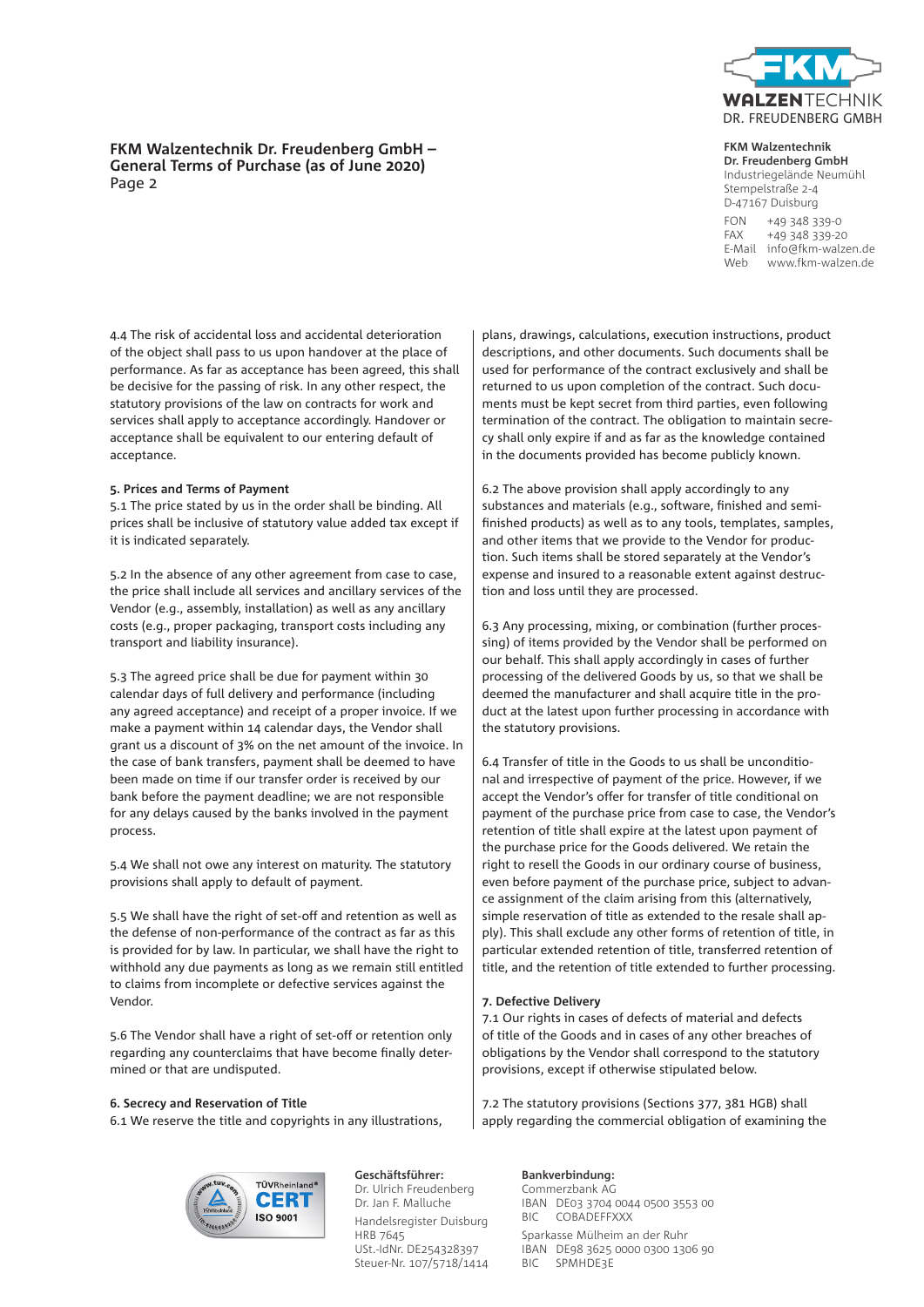

# **FKM Walzentechnik Dr. Freudenberg GmbH – General Terms of Purchase (as of June 2020)** Page 3

**FKM Walzentechnik** 

**Dr. Freudenberg GmbH** Industriegelände Neumühl Stempelstraße 2-4 D-47167 Duisburg FON +49 348 339-0 FAX +49 348 339-20 E-Mail info@fkm-walzen.de Web www.fkm-walzen.de

Goods and reporting any defects, subject to the following proviso: Our obligation to inspect the goods shall be limited to defects that become apparent during our inspection of incoming Goods at external examination, including the delivery documents (e.g. transport damage, incorrect and short delivery) or that are evident during our quality control in the random-sample procedure. As far as acceptance has been agreed, we shall not be subject to any inspection obligation. Apart from this, it shall depend on the scope at which an investigation is feasible in the ordinary course of business, under consideration of the circumstances from case to case. Our obligation to report any defects discovered at a later time shall not be affected by this. Irrespective of our inspection obligation, our report (notice of defect) shall be deemed made without undue delay and in time if it is dispatched within 5 working days of discovery or, in the case of obvious defects, of delivery.

7.3 Subsequent performance shall also include removal of the defective Goods and their re-installation, provided that the Goods have been installed in another item or attached to another item in accordance with their nature and purpose of use; our statutory claim to reimbursement of expenses connected to this shall not be affected. The expenses incurred from inspection and subsequent performance shall be borne by the Vendor even if no defect is found in the end. Our liability for damages in cases of unjustified request to remedy a defect shall not be affected; however, we shall only be liable for this if we were aware or grossly negligently unaware of there not being any defect.

7.4 The following shall apply without any prejudice to our statutory rights and the provisions of Item 7.5: If the Vendor does not meet their obligation to remedy the defect, at our discretion by remedying the defect (rectification) or by delivering a defect-free item (replacement), within a reasonable period of time set by us, we may remedy the defect ourselves and demand reimbursement of the expenses required for this or a corresponding advance payment from the Vendor. If subsequent performance by the Vendor has failed or is unreasonable for us (e.g., due to particular urgency, risk to operational safety, or imminent risk of disproportionate damage), a deadline shall not be required; we shall inform the Vendor of such circumstances without undue delay, and in advance if possible.

7.7 Apart from this, we shall be entitled to reduce the purchase price or to withdraw from the contract in accordance with the statutory provisions in case of any defect of material or defect of title. We shall also have the right to claim damages and reimbursement of expenses in accordance with the statutory provisions.

#### **8. Producer's Liability**

8.1 If the Vendor is responsible for product damage, they shall indemnify us against any claims by third parties as far as the cause is within their sphere of control and organization, and as far as they are liable in the external relationship.

8.2 The Vendor shall reimburse expenses pursuant to Sections 683, 670 BGB from or in connection with any third-party claim, including recall campaigns performed by us, within the scope of their indemnification obligation. We shall inform the Vendor of the content and scope of recall measures as far as possible and reasonable and give them the opportunity to make a statement. Further statutory claims shall not be affected.

8.3 The Vendor shall take out and maintain product liability insurance with a flat-rate coverage in the amount of at least EUR 10 million per case of injury/property damage.

# **9. Expiration**

9.1 The mutual claims of the contracting parties shall expire in accordance with the statutory provisions, except as otherwise stipulated below.

9.2 Deviating from Section 438 (1) (3) BGB, the general expiration period for claims for defects shall be 3 years from the passing of risk. As far as acceptance has been agreed, the expiration period shall commence upon acceptance. The expiration period of three years shall also apply accordingly to any claims arising from defects of title. The statutory expiration period for third-party claims in rem for surrender of Goods (Section 438 (1) (1) BGB) shall not be affected in this case: Additionally, no claims arising from defects of title shall expire while the third party can still assert any right against us, in particular if no expiration period applies.

9.3 The expiration periods under sales law, including the above extension, shall apply to all contractual claims for defects as far as provided by law. As far as we are also entitled to any non-contractual claims for damages due to a defect, the regu-



**Geschäftsführer:** Dr. Ulrich Freudenberg Dr. Jan F. Malluche Handelsregister Duisburg HRB 7645 USt.-IdNr. DE254328397 Steuer-Nr. 107/5718/1414

#### **Bankverbindung:**

Commerzbank AG IBAN DE03 3704 0044 0500 3553 00 BIC COBADEFFXXX Sparkasse Mülheim an der Ruhr IBAN DE98 3625 0000 0300 1306 90 BIC SPMHDE3E